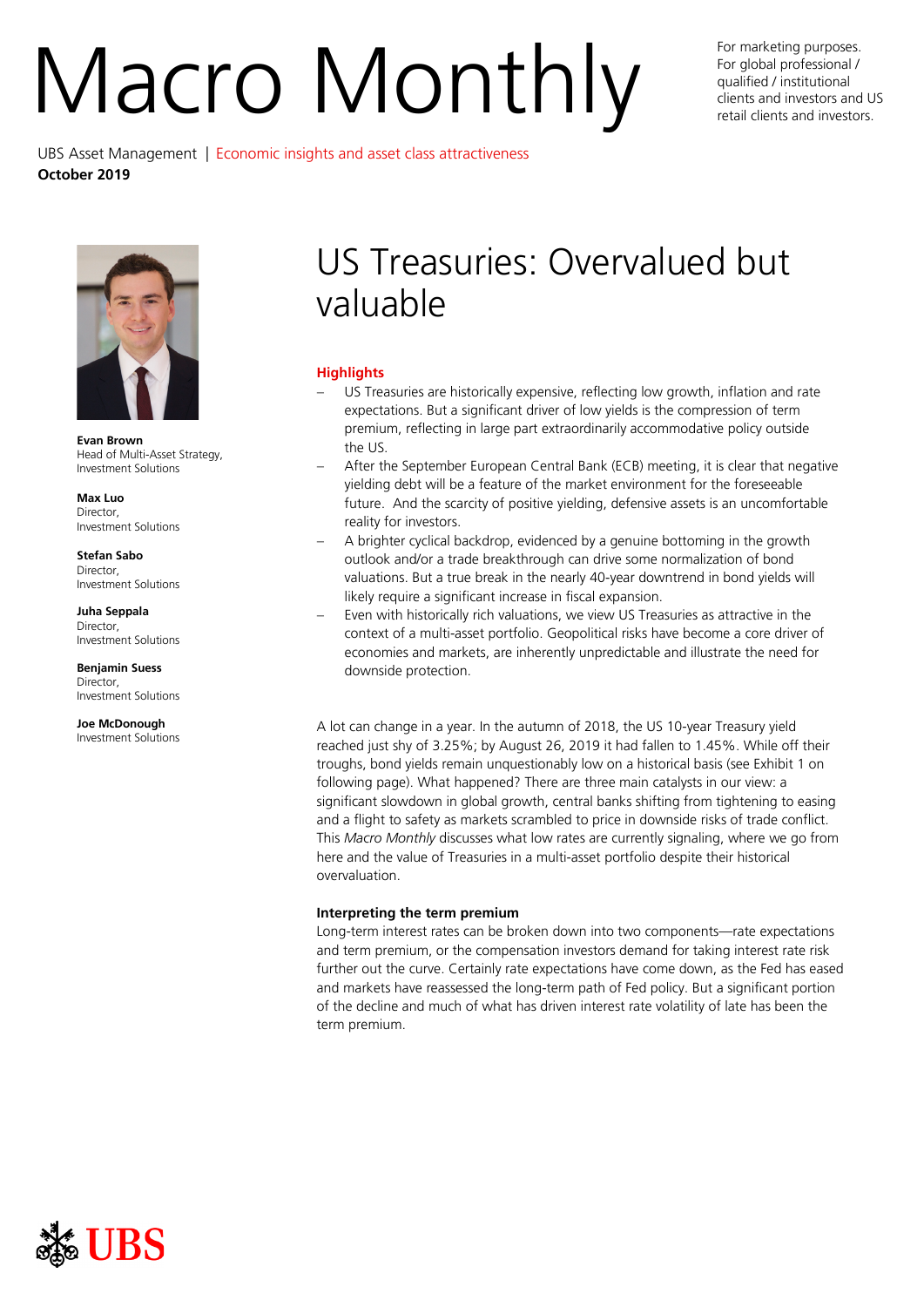**Exhibit 1: US Treasury yields near historical lows**



Source: Macrobond, UBS Asset Management. Data as of 26 September 2019.

In our view, the term premium has been driven more by economic and policy developments outside of the US than within it. Global growth has decelerated more in Europe and Japan than in the US. Moreover, central banks like the ECB have driven rates further into negative territory and extended quantitative easing programs. The ECB's forward guidance has tied negative rates and QE to the inflation outlook—with little evidence that core inflation is moving higher, negative yielding debt is likely to be a feature of global financial markets for the foreseeable future.



**Exhibit 2: Growth concerns are more prominent outside than inside the US**

Source: Macrobond, IHS Markit, UBS Asset Management. PMI index value of 50 (heavy black line) separates expansion from contraction. Data as of 26 Sept. 2019.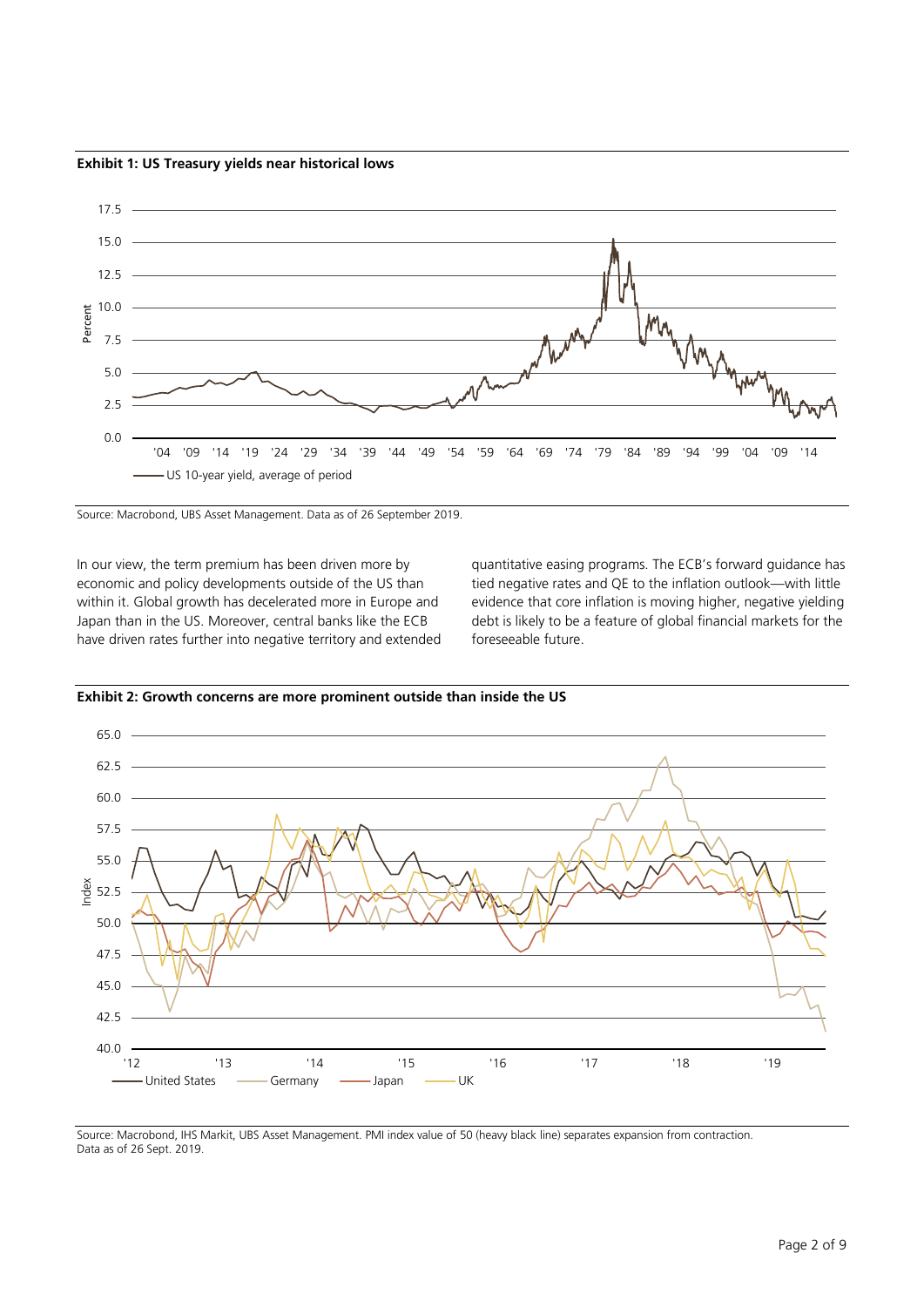As global financial markets are integrated, investors facing negative yields are incentivized to look for positive yielding alternatives. There is a scarcity of positive yielding defensive assets in the world, so global capital piles into what's

remaining. Exhibit 3 shows how the term premium on US Treasuries has tracked the sharp rise in negative yielding debt globally.



**Exhibit 3: Negative yielding bonds and term premium moving in tandem**

Source: Bloomberg LLC, Macrobond, UBS Asset Management. Data as of 26 Sept. 2019.

## **What can drive yields higher?**

What this suggests to us is that to have a further bounce in bond yields beyond what we saw in the first half of September, there must be some convincing healing in the global economic outlook. The leading economic indicators we track are mixed and at this point show only tentative stabilization in the global economy. A genuine and sustained ceasefire in the US-China trade war would clearly help, and likely be enough to drive US 10-year yields back above 2%.

But the forces behind the long-term downward trend in bond yields will not disappear overnight. Slowing demographics, higher desired saving than investment, low inflation and inflation expectations are structural headwinds which can only be countered by a powerful change in the macro-economy. One possibility is a surge in productivity though it is difficult to see this in the near term given the slowdown in investment linked to the trade war. But productivity is notoriously difficult to forecast and we can't rule out a technology-driven game changer.

More likely is a global surge in the use of fiscal policy to support the economy, such as a sharp increase in infrastructure spending. Such policy should drive bond yields higher via the growth channel and increased bond issuance. This, ultimately, is how we'd expect policymakers to lift their economies out of the next recession, especially given less room to ease monetary policy than in prior cycles. But policymakers seem hesitant to deliver proactive as opposed to reactive stimulus, as evidenced by modest changes in policy in Germany and China's hesitance to launch all-out stimulus. We remain on watch for political dynamics to change on this front, such as a large shift towards progressives in the US, but for now it seems the sequencing is recession first, aggressive fiscal stimulus second.

### **The plus side**

The good news for now is that, at least in the US, the low bond yields we've discussed look enough to cushion the economy from a major downturn, in our view. Amid much lower mortgage rates, the US housing market is staging a healthy rebound. It is not easy for the household-driven US economy to fall into recession with the housing market itself in an upcycle.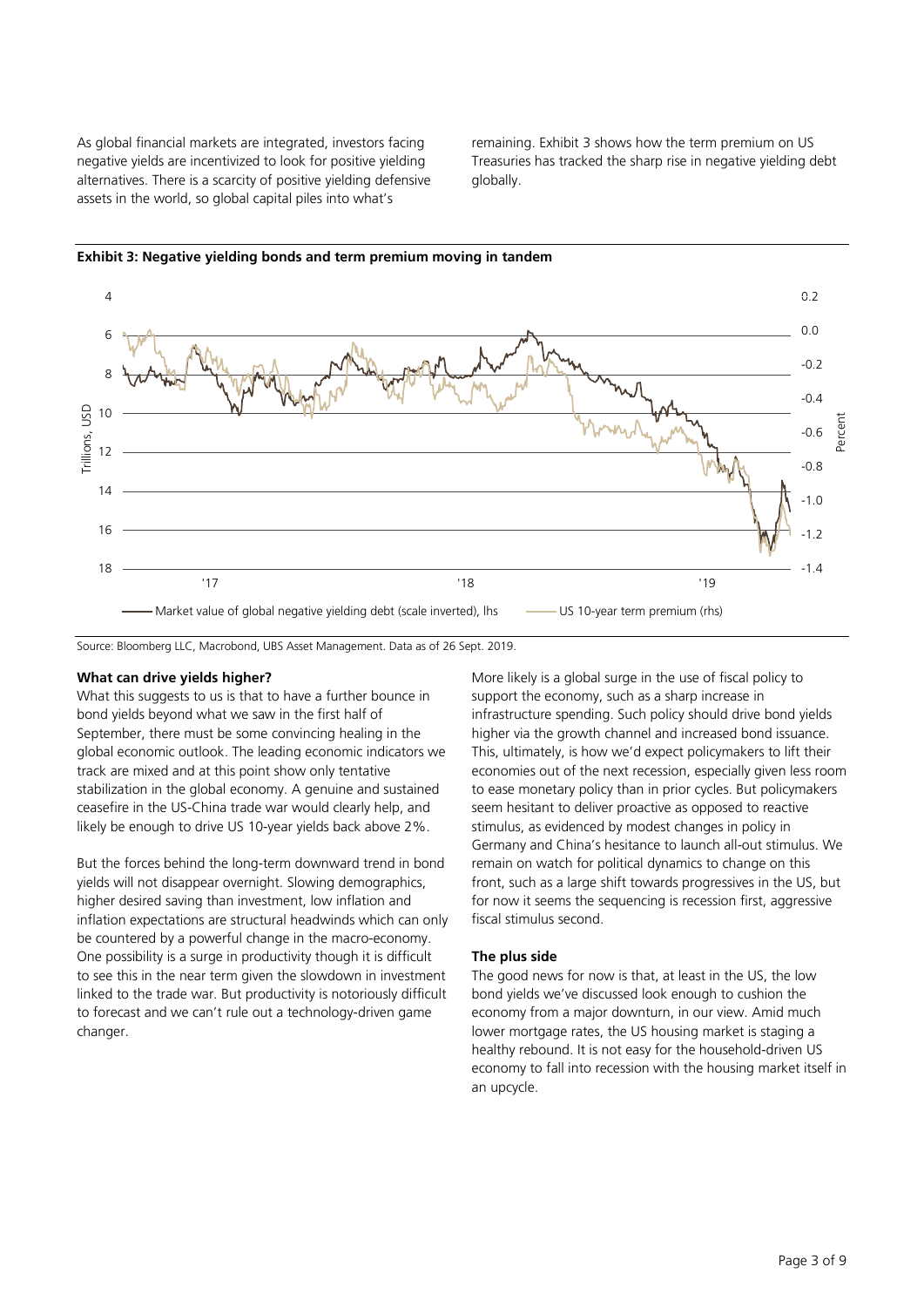**Exhibit 4: Lower rates are helping to boost the housing market**



Source: Macrobond, UBS Asset Management. Data as of 26 September 2019

So where do we stand? We still hold the base case view that the global economy will be able to stabilize around its trend rate, as prior monetary stimulus gains traction in the economy. This suggests some modest upside to yields. Nevertheless,

downside risks associated with trade conflicts remain and the scarcity of positive yielding safe assets make US Treasuries important diversifiers in a multi-asset context, even if the yields on offer are less attractive than historically.

#### **The bottom line: Asset allocation**

Within fixed income we find US Treasuries attractive, especially relative to negative yielding debt abroad. In a low rate, low (but not recessionary) growth world we also like emerging market debt, including relatively high yielding Chinese bonds. The still tentative state of the global economy and ongoing trade conflicts keep us broadly neutral on equities, though we continue to see value in Japanese stocks, which are finally gaining recognition for improved corporate governance and reform. While overvalued, the dollar remains stubbornly strong and should require clear economic stabilization outside of the US before moving convincingly lower.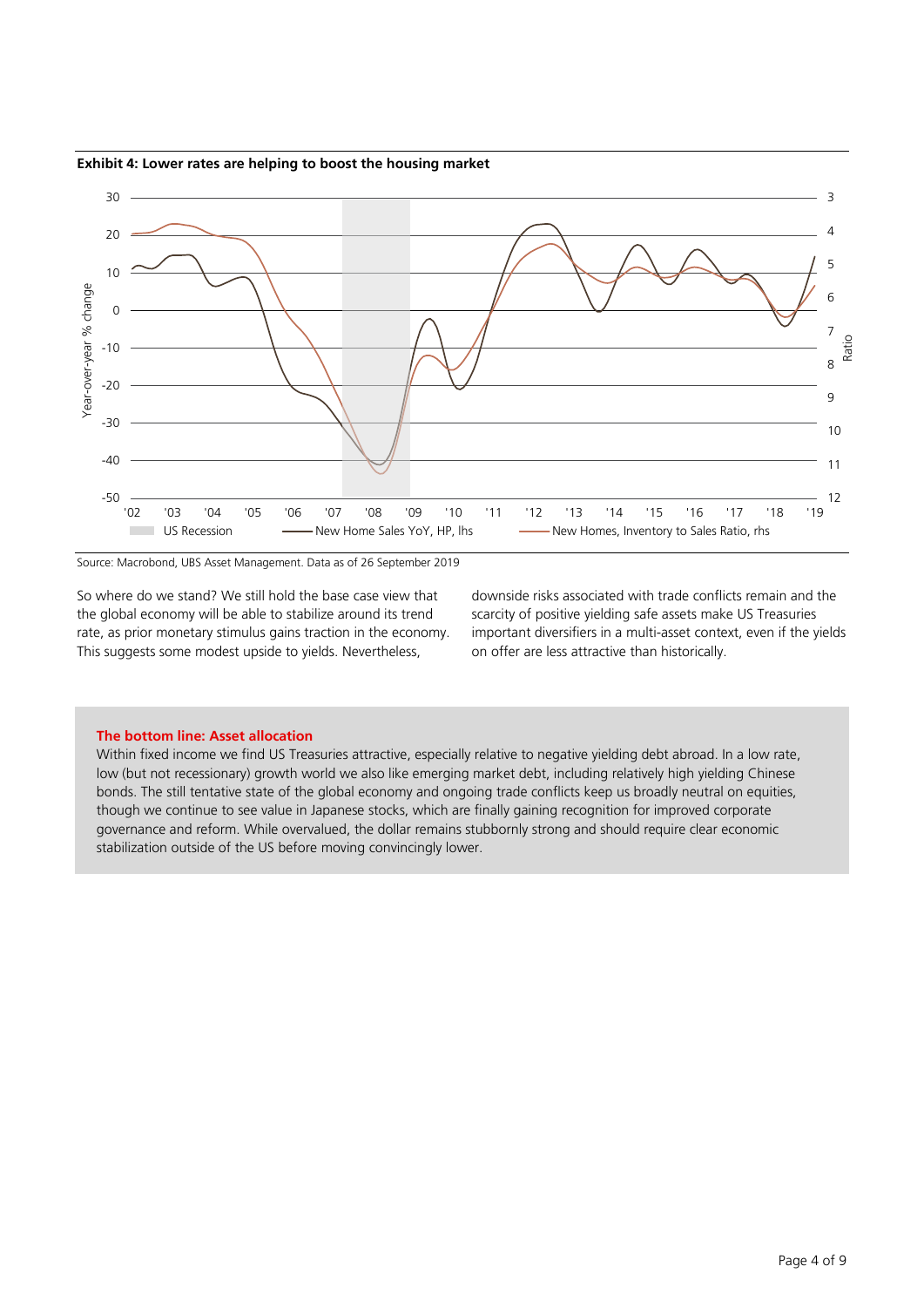

# **Asset class attractiveness**

The chart below shows the views of our Asset Allocation team on overall asset class attractiveness, as well as the relative attractiveness within equities, fixed income and currencies, as of 30 September 2019.



Source: UBS Asset Management Investment Solutions Macro Asset Allocation Strategy team as at 30 September 2019. Views, provided on the basis of a 3- 12 month investment horizon, are not necessarily reflective of actual portfolio positioning and are subject to change.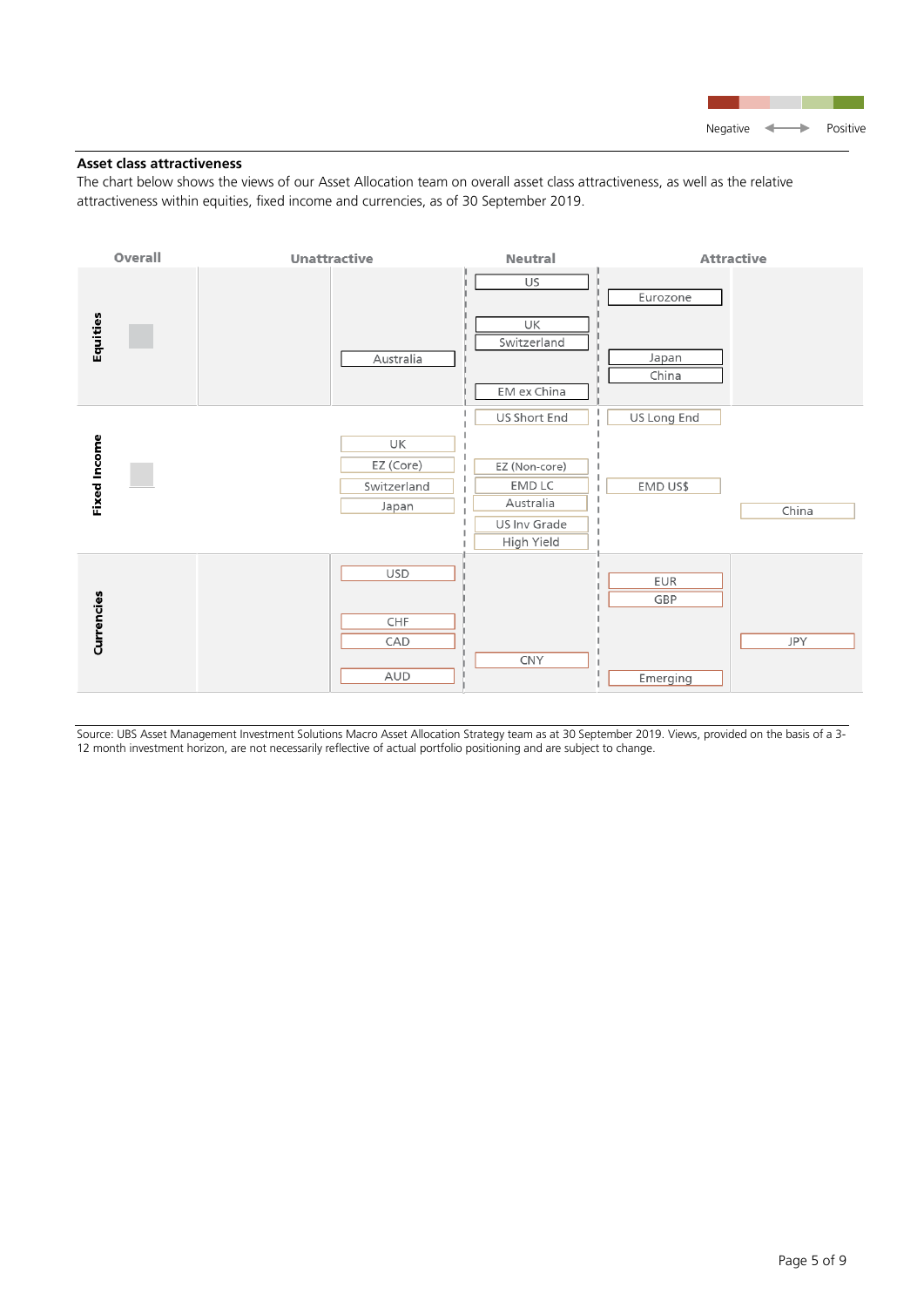

<u> Tan</u>

| <b>Asset Class</b>                        | <b>Overall</b><br>signal | <b>UBS Asset Management's viewpoint</b>                                                                                                                                                                                                                                                                                                                                                                                                                                                                                                                                                                                                                                                                                                                                                                                                                                                                                                                                                                                                                                                                                                                                                                                                                                                                        |
|-------------------------------------------|--------------------------|----------------------------------------------------------------------------------------------------------------------------------------------------------------------------------------------------------------------------------------------------------------------------------------------------------------------------------------------------------------------------------------------------------------------------------------------------------------------------------------------------------------------------------------------------------------------------------------------------------------------------------------------------------------------------------------------------------------------------------------------------------------------------------------------------------------------------------------------------------------------------------------------------------------------------------------------------------------------------------------------------------------------------------------------------------------------------------------------------------------------------------------------------------------------------------------------------------------------------------------------------------------------------------------------------------------|
| <b>Global Equities</b>                    |                          | - We maintain an overall neutral stance towards global equities after the sharp rebound<br>in valuations year-to-date. On the positive side, we expect global growth to stabilize<br>around its trend rate and do not anticipate a recession over the next 12 months.<br>Meanwhile, monetary policymakers around the world have shifted to a clearly<br>accommodative stance. Nevertheless, we see a lot of good news as priced in already,<br>leaving the market vulnerable to surprises on trade policy, earnings expectations or less<br>dovish tilts from central banks.                                                                                                                                                                                                                                                                                                                                                                                                                                                                                                                                                                                                                                                                                                                                   |
| <b>US Equities</b>                        | H.                       | - US equities benefited from a resilient domestic economy, a lower exposure to global<br>growth factors compared to other major indices, and a more accommodative message<br>from the Fed. However, we believe that the risk-reward compared to other markets<br>has deteriorated as growth concerns begin to feed through to the US economy and<br>risks to the technology sector as geopolitical and regulation headwinds grow. US<br>equities trade at a premium relative to other markets, suggesting they may<br>underperform over coming quarters should global growth stabilize.                                                                                                                                                                                                                                                                                                                                                                                                                                                                                                                                                                                                                                                                                                                        |
| <b>Ex-US Developed</b><br>market Equities |                          | - In Europe, recent economic data and business surveys have been disappointing but we<br>expect the worst to be over and for data to start bottoming over the coming months.<br>We expect European equities to anticipate this development. The European consumer<br>remains resilient and services are holding up much better than in 2012. In September,<br>the ECB delivered a comprehensive stimulus package which is growth supportive and<br>the continued easing of central banks and governments around the world will likely<br>put a bottom under the bleak external demand picture. This should gradually alleviate<br>the main headwind to European and especially German economic downward<br>pressures. Furthermore, geopolitical headwinds have somewhat diminished in the<br>region with Italy agreeing to a new coalition government and UK Parliament passing a<br>law to avoid a hard Brexit on October 31.<br>- We remain constructive on Japanese equities despite the near term headwinds from<br>the VAT hike and an escalating trade conflict with South Korea. Fiscal measures taking<br>effect in the aftermath of the tax hike should soften the spending slowdown and<br>Tokyo business investment is likely going to accelerate as we move closer to the 2020<br>Summer Olympics. |
| <b>Emerging Markets</b><br>(EM) Equities  |                          | - Emerging market equities continue to underperform developed market equities driven<br>by ongoing deterioration in earnings and a lingering of the US-China trade war. While<br>the rise in Chinese social financing bodes well for EM growth eventually, the recently<br>raised tariffs likely prevent regional trade from rebounding convincingly until resolved.                                                                                                                                                                                                                                                                                                                                                                                                                                                                                                                                                                                                                                                                                                                                                                                                                                                                                                                                           |
| <b>China Equities</b>                     |                          | - We remain positive on China as policy measures continue to provide a cushion the<br>economy. Our view is any broadening of the current trade standoff with the US is likely<br>to hamper Chinese growth, but Chinese authorities have shown themselves willing and<br>able to provide additional monetary, fiscal and regulatory support to help cushion<br>domestic growth. Chinese equities still trade at a small PE discount to other markets<br>and further market liberalization could prompt a re-rating. International capital should<br>increasingly flow into Chinese assets following the inclusion of onshore Chinese<br>equities in MSCI's widely followed EM equity indices.                                                                                                                                                                                                                                                                                                                                                                                                                                                                                                                                                                                                                   |
| <b>Global Duration</b>                    | ×                        | - Global central banks have almost universally moved in the direction of accommodation<br>this year together contributing to much lower bond yields. Moreover, heightened US-<br>China trade tensions amid a still vulnerable global economy have driven a flight to<br>safety in sovereign bonds. We believe that these heightened risks will continue to<br>weigh on sovereign bond yields, but as long as the economy does not move towards<br>recession, credit and EM should continue to perform.                                                                                                                                                                                                                                                                                                                                                                                                                                                                                                                                                                                                                                                                                                                                                                                                         |
| <b>US Bonds</b><br>Short end<br>Long end  |                          | - We still expect the Fed to deliver some further accommodation although perhaps not<br>as much as is currently priced. Hence, our assessment of the short end of the US curve<br>is neutral. The scarcity of positive yielding safe assets should continue to drive flows<br>into US Treasuries, keeping term premiums significantly negative. The long end of the<br>US has more room to rally than other safe assets.                                                                                                                                                                                                                                                                                                                                                                                                                                                                                                                                                                                                                                                                                                                                                                                                                                                                                       |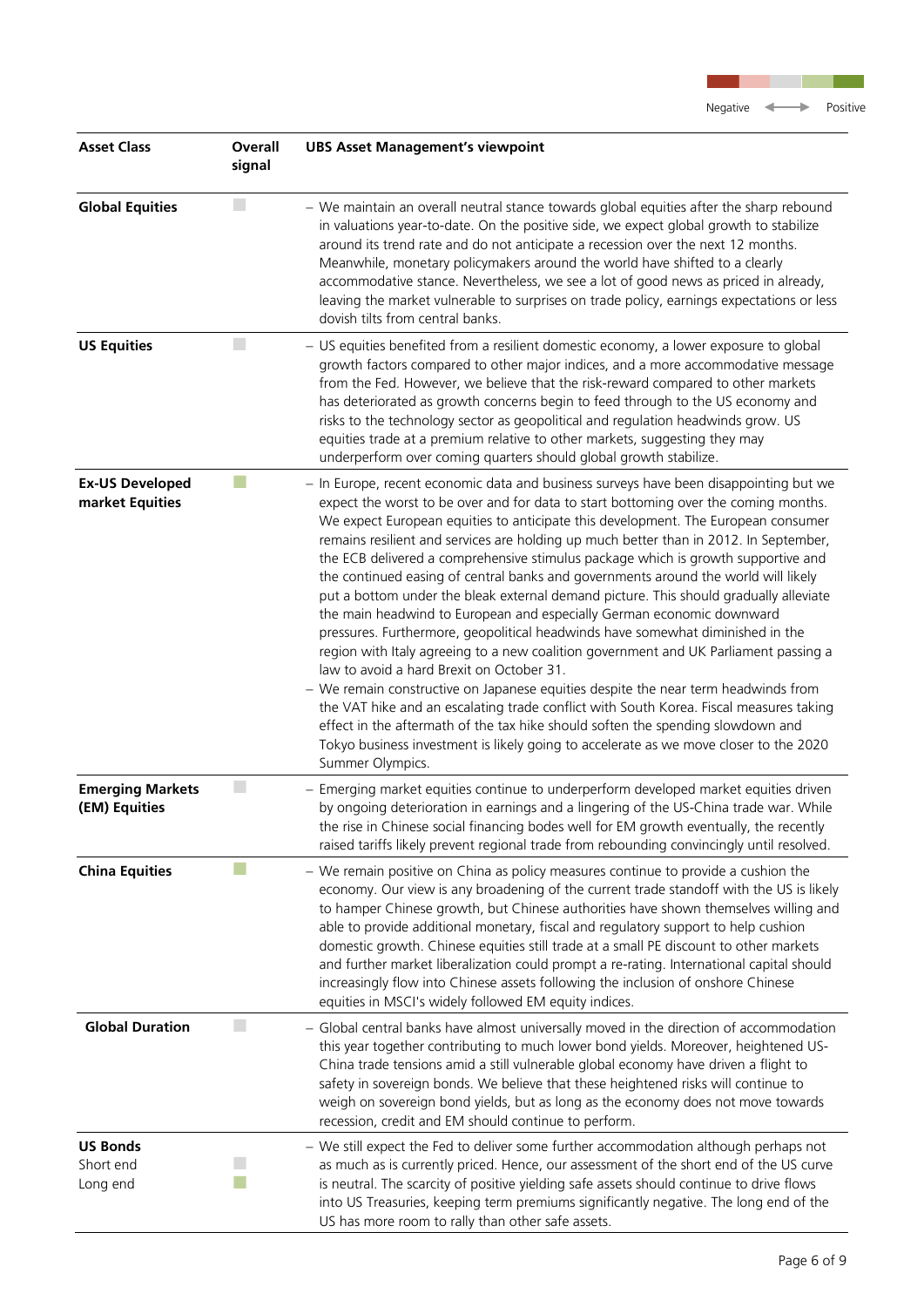

| <b>Asset Class</b>                                                    | Overall<br>signal           | <b>UBS Asset Management's viewpoint</b>                                                                                                                                                                                                                                                                                                                                                                                                                                                                                                                                                                                                                  |
|-----------------------------------------------------------------------|-----------------------------|----------------------------------------------------------------------------------------------------------------------------------------------------------------------------------------------------------------------------------------------------------------------------------------------------------------------------------------------------------------------------------------------------------------------------------------------------------------------------------------------------------------------------------------------------------------------------------------------------------------------------------------------------------|
| Ex-US<br>Developed-market<br><b>Bonds</b>                             | T.                          | - In aggregate, we see ex-US developed market sovereign bonds as unattractive. The<br>ECB and BoJ have committed to negative rates for some time, limiting attractiveness of<br>these markets. We find Italian BTPs attractive on diminishing political risks.<br>- Elsewhere we were more positive on Australian duration on a relative basis. However,<br>a 150bp rally in Australian bond yields since November 2018 makes us neutral on the<br>current rates.                                                                                                                                                                                        |
| <b>US Investment</b><br>Grade (IG)<br><b>Corporate Debt</b>           | $\mathcal{L}_{\mathcal{A}}$ | - Given the increased fraction of global fixed income markets which now has negative<br>yield, we believe that US IG is more attractive in relative terms. We do not have a<br>recession as our base case and therefore think IG debt will remain supported.<br>- That said, we acknowledge high levels of corporate debt and the potentially large<br>number of "fallen angels" when economic growth slows down significantly and<br>downgrades begin.                                                                                                                                                                                                  |
| <b>US High Yield Bonds</b>                                            |                             | - Current default rates in high yield are very low by historical standards. Given the still<br>relatively positive economic backdrop and accommodative Fed, we do not expect a<br>material pickup in US defaults in the near term.                                                                                                                                                                                                                                                                                                                                                                                                                       |
| <b>Emerging Markets</b><br><b>Debt</b><br>US dollar<br>Local currency |                             | - Spreads on EM debt, both hard currency and local currency, relative to US Treasuries<br>widened substantially in 2018 in the face of higher geopolitical risks, a strengthening<br>USD and higher USD funding rates. However, this year both hard currency and local<br>currency EM yields have rallied together with Treasuries. The valuation case for EM<br>rates is now much weaker than it was last year particularly for the EM local currency<br>debt. On the other hand, EM hard currency debt spreads have been around 350bp this<br>year while the average since 2010 is 330bp. In the environment of reach for yield this<br>is attractive. |
| <b>Chinese Bonds</b>                                                  |                             | - Chinese bonds have the highest nominal yields among the 10 largest fixed income<br>markets globally and have delivered the highest risk-adjusted returns of this group over<br>the last 5 and 10 years. We believe that slowing economic growth and scheduled and<br>planned inclusions to global bond market indices in coming years should continue to<br>push yields down during the next 3-12 months.                                                                                                                                                                                                                                              |
| Currency                                                              |                             | - The USD has been stubbornly strong, but we see the next big move as lower. The USD<br>is overvalued on a real trade-weighted basis. Meanwhile, US economic growth is<br>moderating and the Fed is easing. Over time, we anticipate economies outside of the<br>US will stabilize and investment capital will seek out opportunities in those countries,<br>sending the dollar weaker. Elsewhere, we continue to see strong valuation support for<br>the JPY and view short AUD as an effective hedge against ongoing China weakness in<br>an economy where domestic household leverage is likely to constrain growth.                                  |

Source: UBS Asset Management. As of 30 September 2019. Views, provided on the basis of a 3-12 month investment horizon, are not necessarily reflective of actual portfolio positioning and are subject to change.

# **A comprehensive solutions provider**

UBS Asset Management Investment Solutions manages USD 116 billion (as of 30 June 2019). Our 100+ Investment Solutions professionals leverage the depth and breadth of UBS's global investment resources across regions and asset classes to develop solutions that are designed to meet client investment challenges. Investment Solutions' macro-economic and asset allocation views are developed with input from portfolio managers globally and across asset classes. For more information, contact your UBS Asset Management representative or your financial advisor.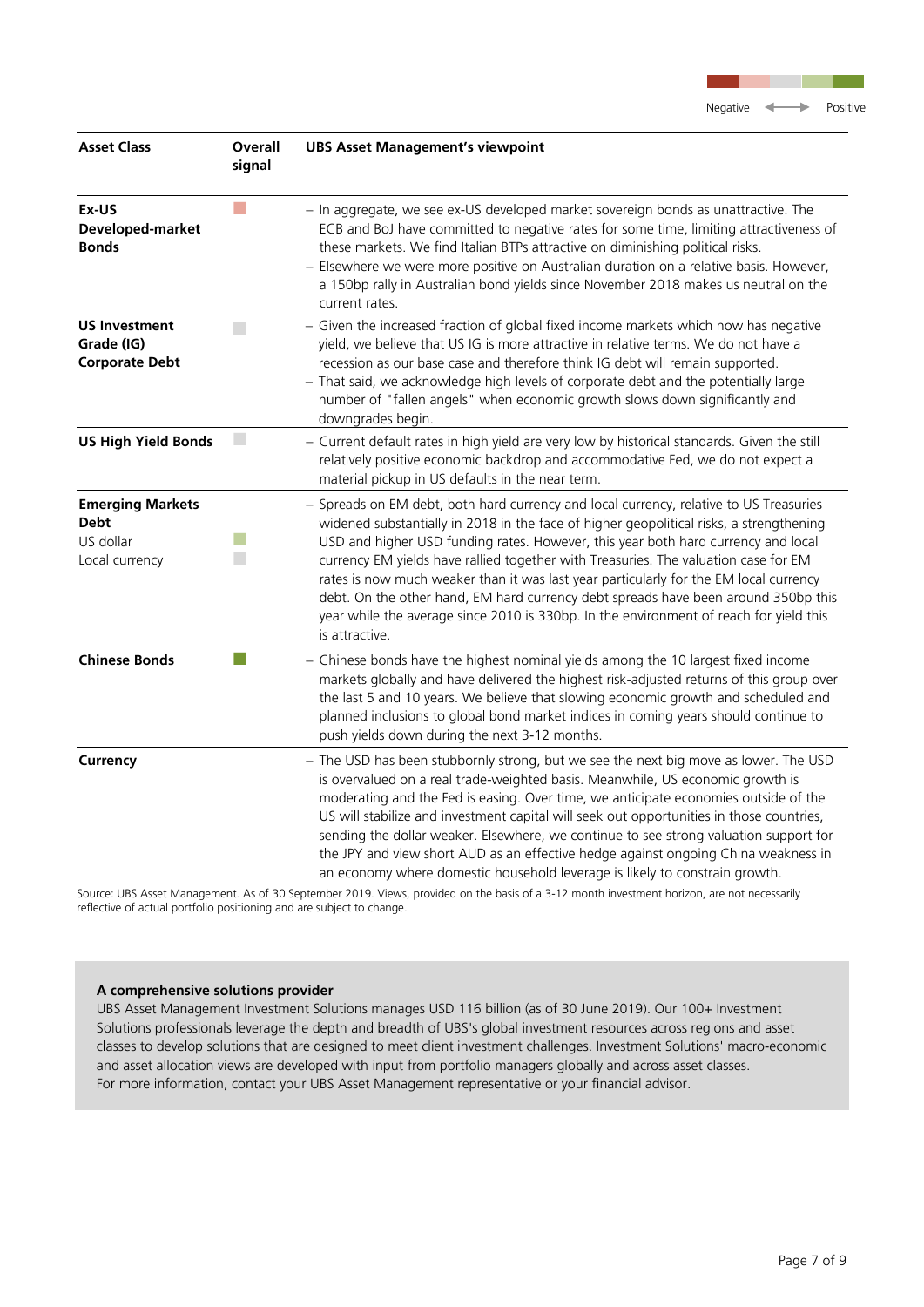#### **For marketing and information purposes by UBS. For global professional / qualified / institutional clients and investors and US retail clients and investors.**

This document does not replace portfolio and fund-specific materials. Commentary is at a macro or strategy level and is not with reference to any registered or other mutual fund.

#### **Americas**

The views expressed are a general guide to the views of UBS Asset Management as of September 2019. The information contained herein should not be considered a recommendation to purchase or sell securities or any particular strategy or fund. Commentary is at a macro level and is not with reference to any investment strategy, product or fund offered by UBS Asset Management. The information contained herein does not constitute investment research, has not been prepared in line with the requirements of any jurisdiction designed to promote the independence of investment research and is not subject to any prohibition on dealing ahead of the dissemination of investment research. The information and opinions contained in this document have been compiled or arrived at based upon information obtained from sources believed to be reliable and in good faith. All such information and opinions are subject to change without notice. Care has been taken to ensure its accuracy but no responsibility is accepted for any errors or omissions herein. A number of the comments in this document are based on current expectations and are considered "forward-looking statements." Actual future results, however, may prove to be different from expectations. The opinions expressed are a reflection of UBS Asset Management's best judgment at the time this document was compiled, and any obligation to update or alter forward-looking statements as a result of new information, future events or otherwise is disclaimed. Furthermore, these views are not intended to predict or guarantee the future performance of any individual security, asset class or market generally, nor are they intended to predict the future performance of any UBS Asset Management account, portfolio or fund.

#### **EMEA**

The information and opinions contained in this document have been compiled or arrived at based upon information obtained from sources believed to be reliable and in good faith, but is not guaranteed as being accurate, nor is it a complete statement or summary of the securities, markets or developments referred to in the document. UBS AG and / or other members of the UBS Group may have a position in and may make a purchase and / or sale of any of the securities or other financial instruments mentioned in this document. Before investing in a product please read the latest prospectus carefully and thoroughly. Units of UBS funds mentioned herein may not be eligible for sale in all jurisdictions or to certain categories of investors and may not be offered, sold or delivered in the United States. The information mentioned herein is not intended to be construed as a solicitation or an offer to buy or sell any securities or related financial instruments. Past performance is not a reliable indicator of future results. The performance shown does not take account of any commissions and costs charged when subscribing to and redeeming units. Commissions and costs have a negative impact on performance. If the currency of a financial product or financial service is different from your reference currency, the return can increase or decrease as a result of currency fluctuations. This information pays no regard to the specific or future investment objectives, financial or tax situation or particular needs of any specific recipient. The details and opinions contained in this document are provided by UBS without any guarantee or warranty and are for the recipient's personal use and information purposes only. This document may not be reproduced, redistributed or republished for any purpose without the written permission of UBS AG. This document contains statements that constitute "forward-looking statements", including, but not limited to, statements relating to our future business development. While these forward-looking statements represent our judgments and future expectations concerning the development of our business, a number of risks, uncertainties and other important factors could cause actual developments and results to differ materially from our expectations.

#### **UK**

Issued in the UK by UBS Asset Management (UK) Ltd. Authorised and regulated by the Financial Conduct Authority.

#### **APAC**

This document and its contents have not been reviewed by, delivered to or registered with any regulatory or other relevant authority in APAC. This document is for informational purposes and should not be construed as an offer or invitation to the public, direct or indirect, to buy or sell securities. This document is intended for limited distribution and only to the extent permitted under applicable laws in your jurisdiction. No representations are made with respect to the eligibility of any recipients of this document to acquire interests in securities under the laws of your jurisdiction. Using, copying, redistributing or republishing any part of this document without prior written permission from UBS Asset Management is prohibited. Any statements made regarding investment performance objectives, risk and/or return targets shall not constitute a representation or warranty that such objectives or expectations will be achieved or risks are fully disclosed. The information and opinions contained in this document is based upon information obtained from sources believed to be reliable and in good faith but no responsibility is accepted for any misrepresentation, errors or omissions. All such information and opinions are subject to change without notice. A number of comments in this document are based on current expectations and are considered "forward-looking statements". Actual future results may prove to be different from expectations and any unforeseen risk or event may arise in the future. The opinions expressed are a reflection of UBS Asset Management's judgment at the time this document is compiled and any obligation to update or alter forwardlooking statements as a result of new information, future events, or otherwise is disclaimed. You are advised to exercise caution in relation to this document. The information in this document does not constitute advice and does not take into consideration your investment objectives, legal, financial or tax situation or particular needs in any other respect. Investors should be aware that past performance of investment is not necessarily indicative of future performance. Potential for profit is accompanied by possibility of loss. If you are in any doubt about any of the contents of this document, you should obtain independent professional advice.

#### **Australia**

This document is provided by UBS Asset Management (Australia) Ltd, ABN 31 003 146 290 and AFS License No. 222605.

#### **China**

The securities may not be offered or sold directly or indirectly in the People's Republic of China (the "PRC"). Neither this document or information contained or incorporated by reference herein relating to the securities, which have not been and will not be submitted to or approved/verified by or registered with the China Securities Regulatory Commission ("CSRC") or other relevant governmental authorities in the PRC pursuant to relevant laws and regulations, may be supplied to the public in the PRC or used in connection with any offer for the subscription or sale of the Securities in the PRC. The securities may only be offered or sold to the PRC investors that are authorized to engage in the purchase of Securities of the type being offered or sold. PRC investors are responsible for obtaining all relevant government regulatory approvals/licenses, verification and/or registrations themselves, including, but not limited to, any which may be required from the CSRC, the State Administration of Foreign Exchange and/or the China Banking Regulatory Commission, and complying with all relevant PRC regulations, including, but not limited to, all relevant foreign exchange regulations and/or foreign investment regulations.